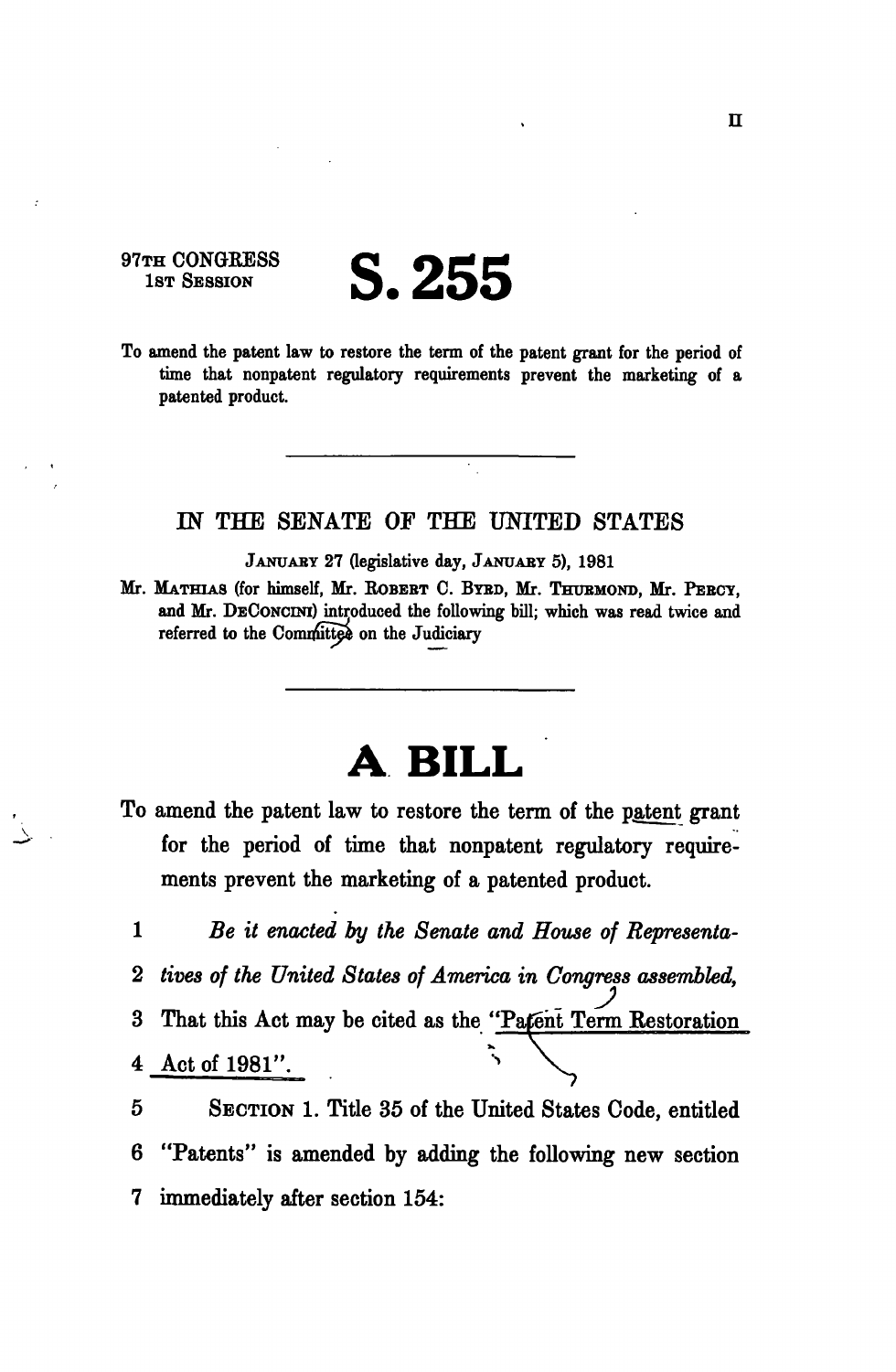**1 "§ 155. Restoration of patent term** 

2 " $(a)(1)$  Except as provided in paragraph  $(2)$ , the term of 3 a patent which encompasses within its scope a product, or a 4 method for using a product, suhject to a regulatory review 5 period shall be extended by the amount of time equal to the 6 regulatory review period for such product or method if—

7 "(A) the owner of record of the patent gives 8 notice to the Commission in compliance with the provi-9 sions of subsection (b)(1);

10 "(B) the product or method has been subjected to 11 a regulatory review period pursuant to statute or regu-12 lation prior to its commercial marketing or use; and

13 "(C) the patent to be extended has not expired 14 prior to notice to the Commissioner under subsection  $15$  (b)(1).

16 The rights derived from any claim or claims of any patent so 17 extended shall be limited in scope during the period of any 18 extension to the product or method subject to the regulatory 19 review period and to the statutory use for which regulatory 20 review was required.

21 "(2) In no event shall the term of any patent be ex-22 tended for more than seven years.

23 "(b)(1) Within ninety days after termination of a regula-24 tory review period, the owner of record of the patent shall 25 notify the Commissioner under oath that the regulatory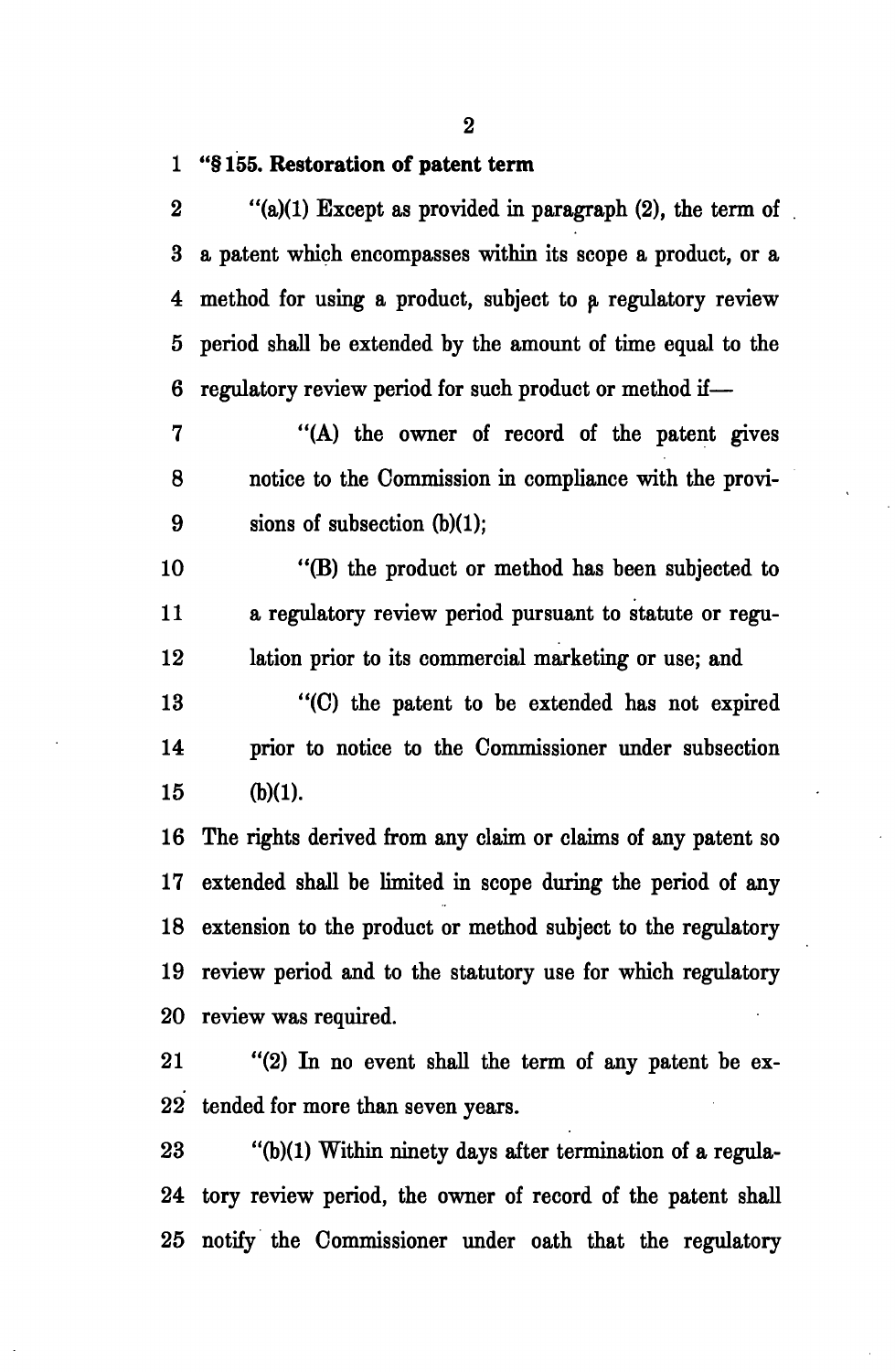1 review period has ended. Such notification shall be in writing 2 and shall:

3 "(A) identify the Federal statute or regulation 4 under which regulatory review occurred;

5 "(B) state the dates on which the regulatory ŷ. 6 review period commenced and ended;

7 "(C) identify the product and the statutory use for 8 which regulatory review was required;

9 "(D) state that the regulatory review referred to 10 in subsection  $(a)(1)(B)$  has been satisfied; and

11 "(E) identify the claim or claims of the patent to 12 which the extension is applicable and the length of 13 time of the regulatory review period for which the 14 term of such patent is to be extended.

15 "(2) Upon receipt of the notice required by paragraph 16 (1), the Commissioner shall promptly (A) publish the informa-17 tion noticed in the Official Gazette of the Patent and Trade-18 mark Office, and (B) issue to the owner of record of the 19 patent a certificate of extension, under seal, stating the fact 20 and length of the extension and identifying the product and 21 the statutory use and the claim or claims to which such ex-22 tension is applicable. Such certificate shall be recorded in the 23 official file of each patent extended and such certificate shall 24 be considered as part of the original patent.

25 "(c) As used in this section: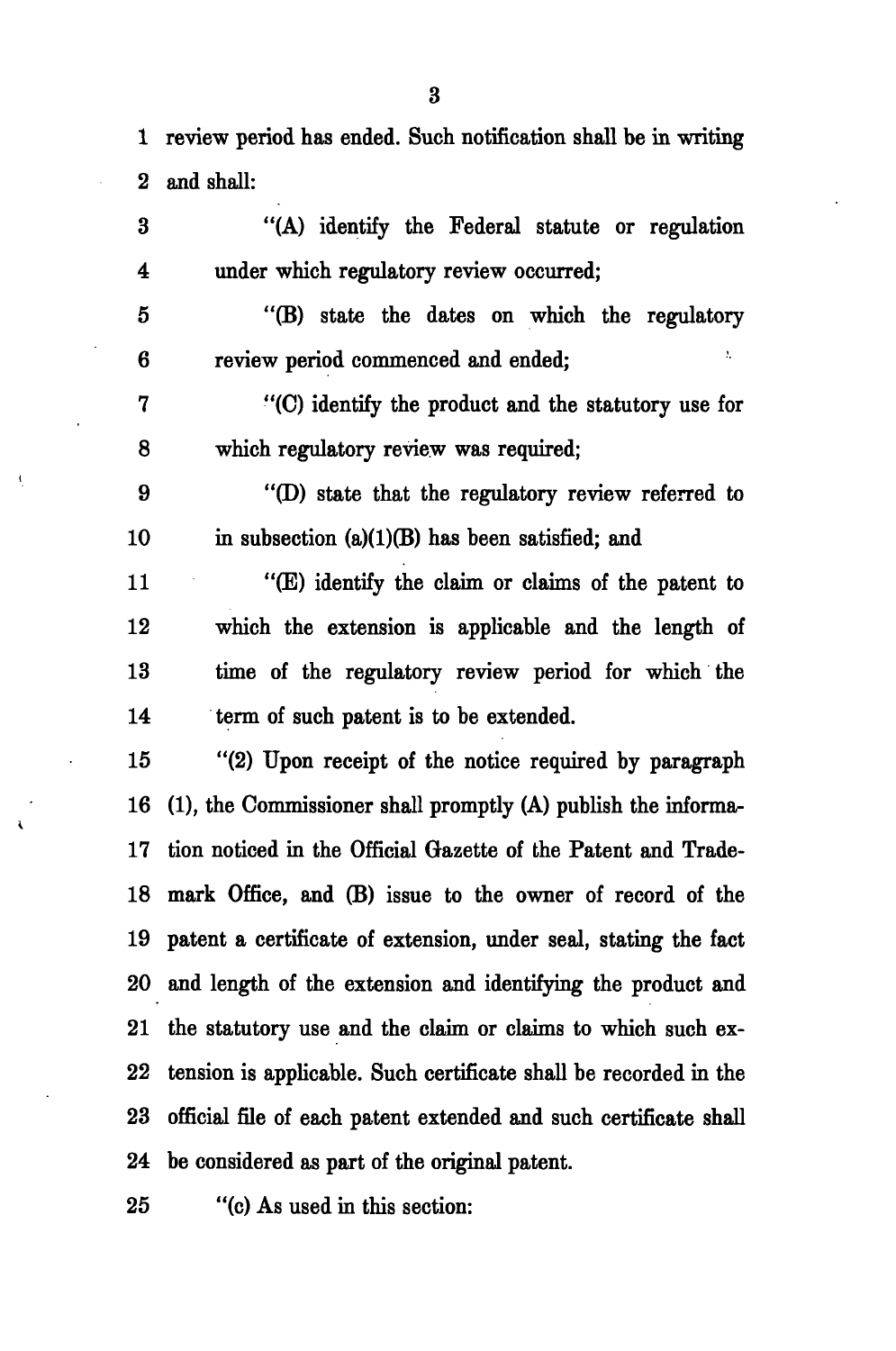1 "(1) The term 'product or a method for using a 2 product' means any machine, manufacture, composition 3 of matter or any specific method of use thereof for 4 which United States Letters Patent can be granted and 5 includes the following or any specific method of use 6 thereof: 7 "(A) any new drug, antibiotic drug, new 8 animal drug, device, food additive, or color addi-9 tive subject to regulation under the Federal Food, 10 Drug, and Cosmetic Act; 11 "(B) any human or veterinary biological 12 product subject to regulation under section 351 of 13 the Public Health Service Act or under the virus, 14 serum, toxin, and analogous products provisions of 15 the Act of Congress of March 4, 1913; 16 "(C) any pesticide subject to regulation 17 under the Federal Insecticide, Fungicide, and Ro-18 denticide Act; and 19 "(D) any chemical substance or mixture sub-20 ject to regulation under the Toxic Substances 21 Control Act. 22 "(2) The term 'major health or environmental ef-23 fects test' means an experiment to determine or evalu-24 ate health or environmental effects which requires at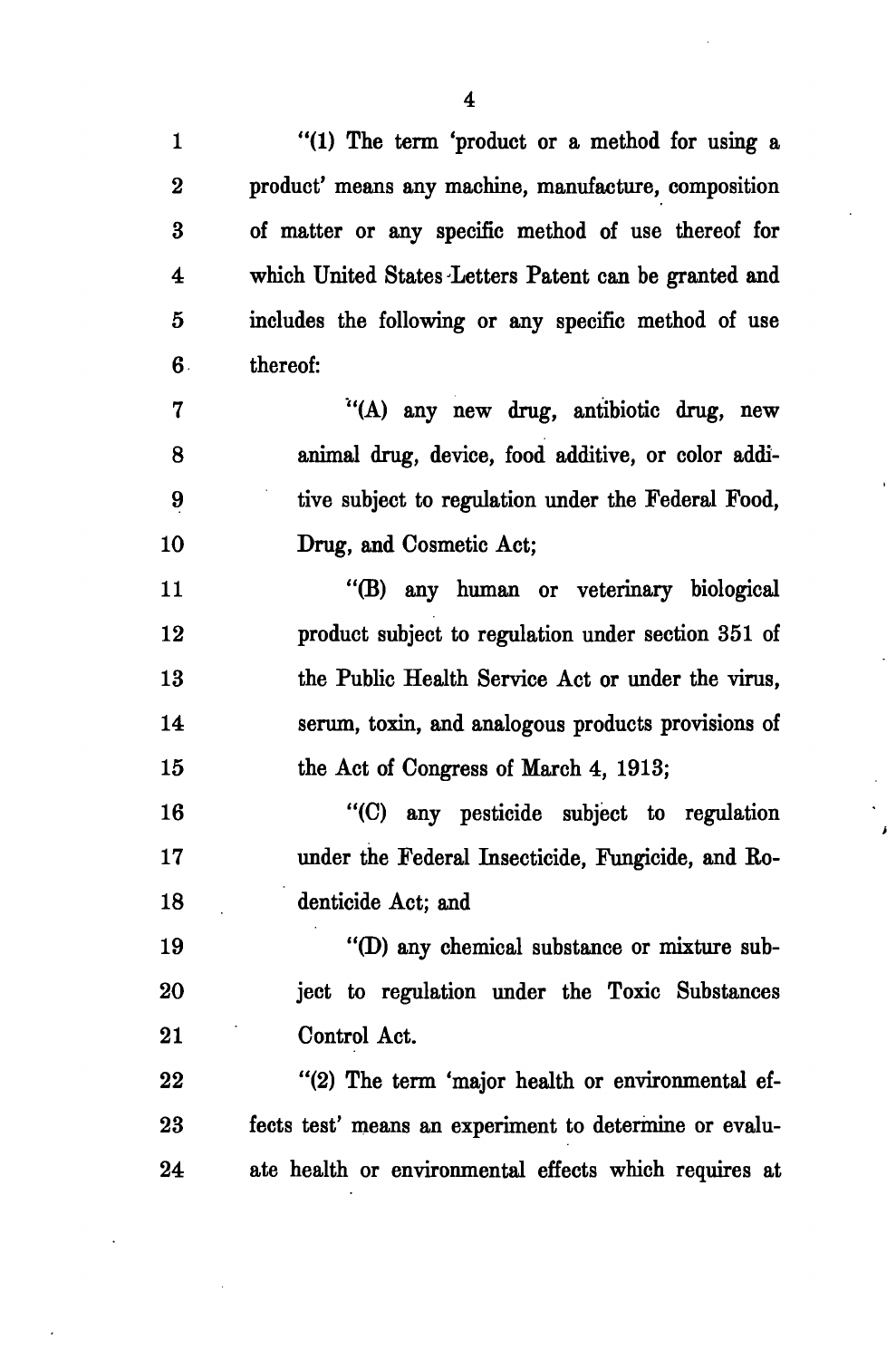1 least six months to conduct, not including any period 2 for analysis or conclusions.

3 "(3) The term 'statutory use' means all uses regu-4 lated under the statutes identified in sections (c)(4) 5 (A)-(D) for which regulatory review occurred for the 6 product involved.

7 "(4) The term 'regulatory review period' means—

8 "(A) with respect to a food additive, color 9 additive, new animal drug, veterinary biological 10 product, device, new drug, antibiotic drug, or 11 human biological product, a period commencing 12 on the earliest of the date the patentee, his as-13 signee, or his licensee (i) initiated a major health 14 or environmental effects test on such product or a 15 method for using such product, (ii) claims an ex-16 emption for investigation or requests authority to 17 prepare an experimental product with respect to 18 such product or a method for using such product 19 under the Federal Food, Drug, and Cosmetic Act, 20 the Public Health Service Act, or the Act of Con-21 gress of March 4, 1913, or (iii) submits an appli-22 cation or petition with respect to such product or 23 a method for using such product under such stat-24 utes, and ending on the date such application or 25 petition with respect to such product or a method

5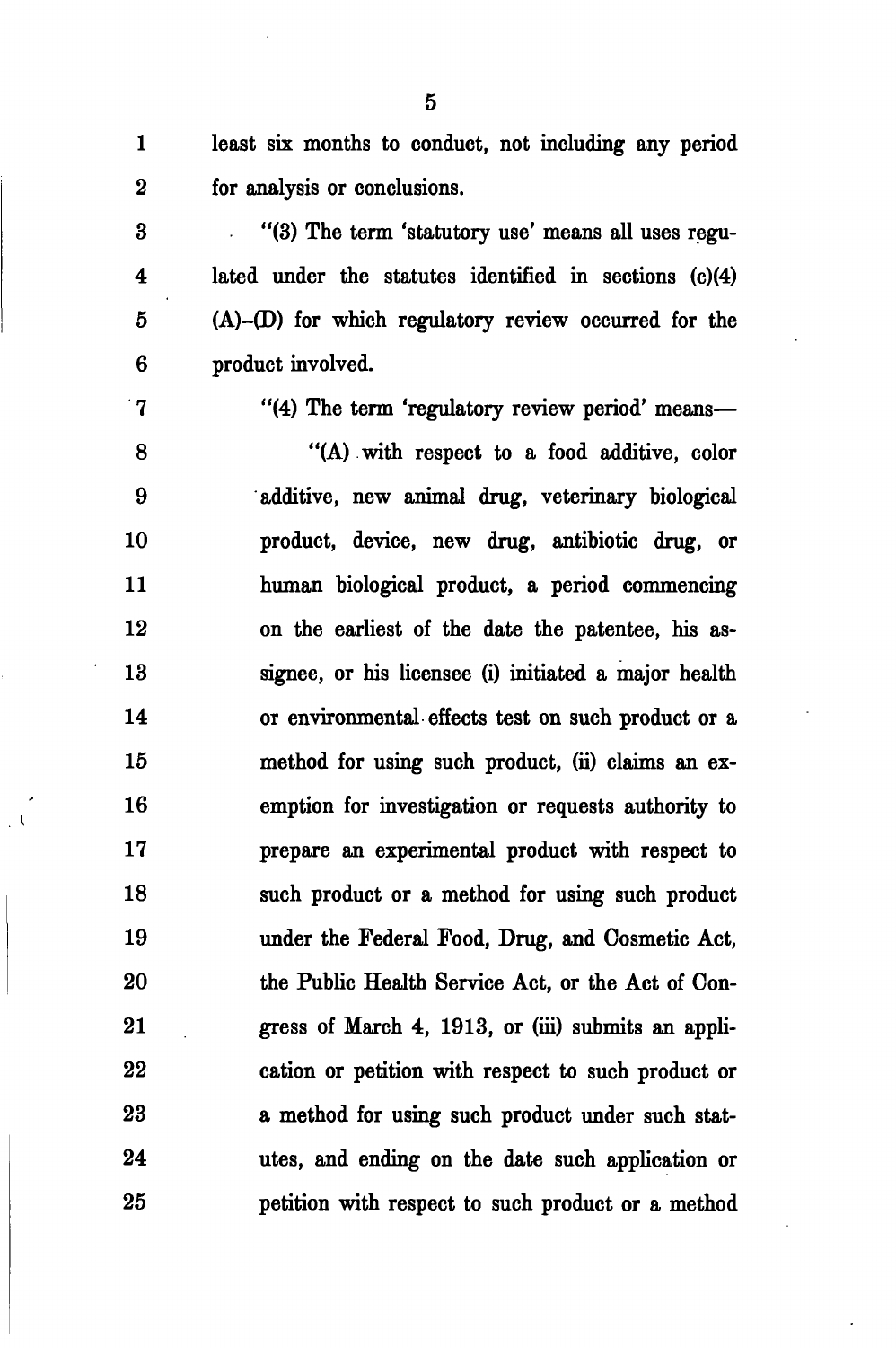for using such product is approved or licensed under such statutes or, if objections are filed to such approval or license, ending on the date such objections are resolved and commercial marketing is permitted or, if commercial marketing is initially permitted and later revoked pending further proceedings as a result of such objections, ending on the date such proceedings are finally resolved and commercial marketing is permitted;

"(B) with respect to a pesticide, a period commencing on the earliest of the date the patentee, his assignee, or his licensee (i) initiates a major health or environmental effects test on such pesticide, the data from which is submitted in a request for registration of such pesticide under section 3 of the Federal Insecticide, Fungicide, and Rodenticide Act, (ii) requests the grant of an experimental use permit under section 5 of such Act, or (iii) submits an application for registration of such pesticide pursuant to section 3 of such Act, and ending on the date such pesticide is first registered, either conditionally or fully;

"(C) with respect to a chemical substance or mixture for which notification is required under

6

 $\mathbf{1}$ 

 $\overline{2}$ 

3

 $\overline{\mathbf{4}}$ 

 $\bf{5}$ 

6

7

8

9

10

11

12

13

14

15

16

17

18

19

20

21

22

23

24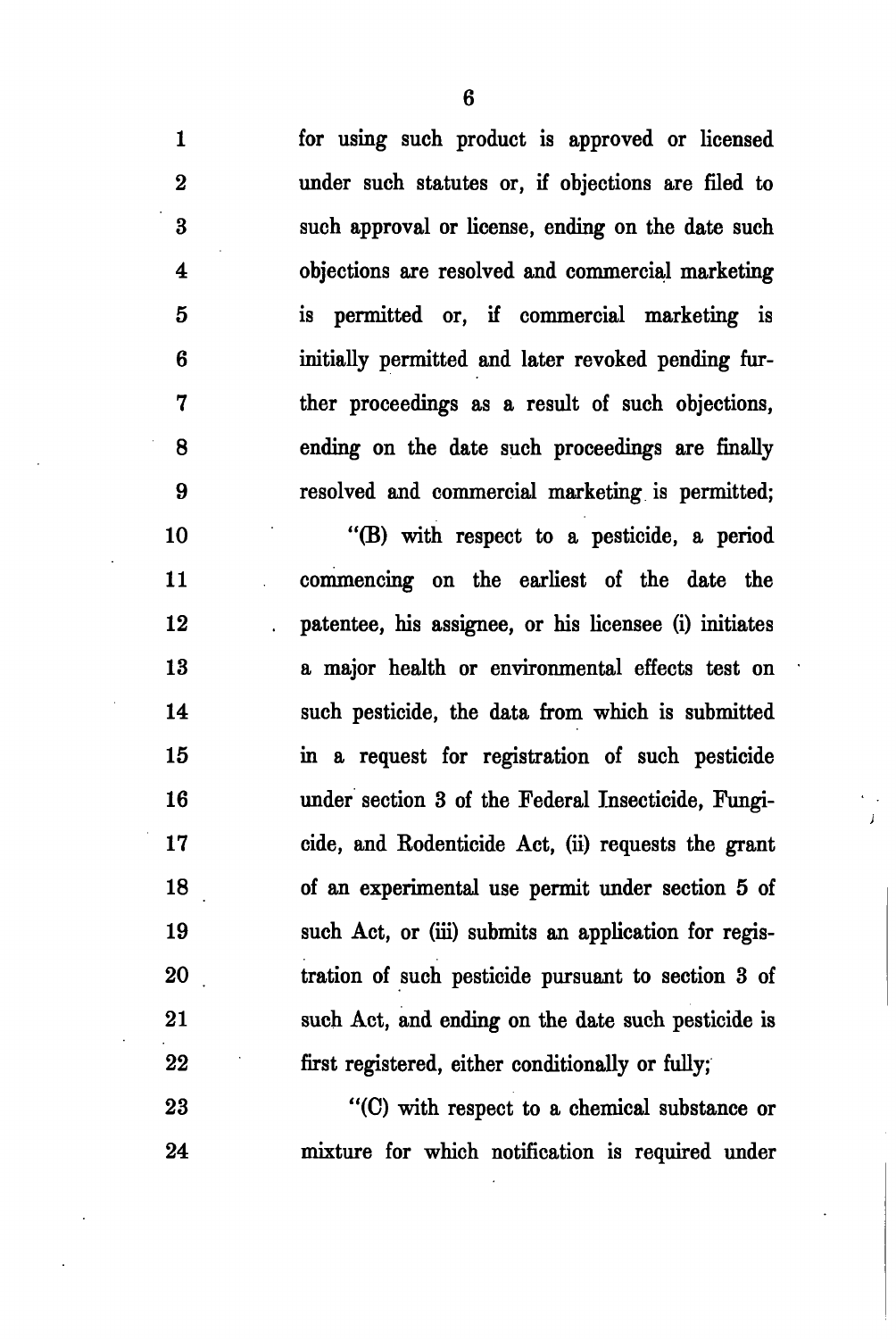1 section 5(a) of the Toxic Substances Control 2 Act—

3 "(i) which is subject to a rule requiring 4 testing under section 4(a) of such Act, a 5 period commencing on the date the patentee, 6 his assignee, or his licensee has initiated the 7 testing required in such rule and ending on 8 the expiration of the premanufacture notifica-9 tion period for such chemical substance or 10 mixture, or if an order or injunction is issued 11 under section 5(e) or 5(f) of such Act, the 12 date on which such order or injunction is dis-13 solved or set aside:

14 "(ii) which is not subject to a testing 15 rule under section 4 of such Act, a period 16 commencing on the earlier of the date the 17 patentee, his assignee, or his licensee—

18 "(I) submits a premanufacture 19 notice, or

20 "(II) initiates a major health or en-21 vironmental effects test on such sub-22 stance, the data from which is included 23 in the premanufacture notice for such 24 substance,